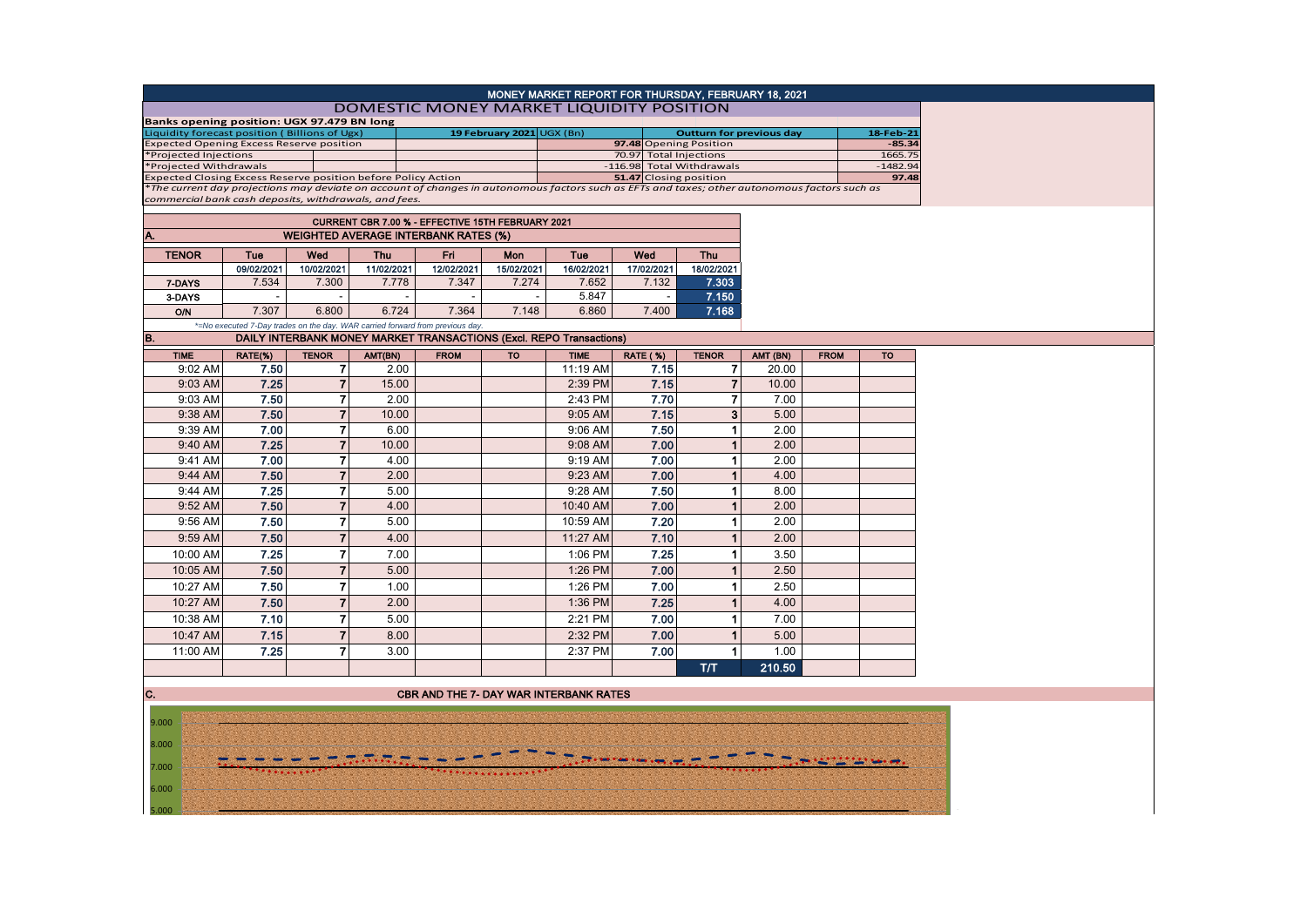| 4.000                                                                                | 04/02/2021                                          |                                        | 05/02/2021      | 08/02/2021                                                                                    | 09/02/2021               | 10/02/2021                 | 11/02/2021                                     | 12/02/2021     |                             | 15/02/2021      | 17/02/2021                  | 18/02/2021    |                             |         |                             |         |          |  |
|--------------------------------------------------------------------------------------|-----------------------------------------------------|----------------------------------------|-----------------|-----------------------------------------------------------------------------------------------|--------------------------|----------------------------|------------------------------------------------|----------------|-----------------------------|-----------------|-----------------------------|---------------|-----------------------------|---------|-----------------------------|---------|----------|--|
|                                                                                      |                                                     |                                        |                 | -7-day WAR                                                                                    | -CBR rate                | -Upper bound               |                                                | -Lower bound   |                             | • Overnight WAR |                             |               |                             |         |                             |         |          |  |
| D.<br>MONETARY POLICY OPERATIONS MATURITIES PROFILE: (25 FEB 2021 - 25 MAR 2021)     |                                                     |                                        |                 |                                                                                               |                          |                            |                                                |                |                             |                 |                             |               |                             |         |                             |         |          |  |
| <b>DATE</b>                                                                          |                                                     | <b>THUR</b>                            | <b>THUR</b>     | <b>THUR</b>                                                                                   | <b>THUR</b>              | <b>THUR</b>                | <b>TOTAL</b>                                   |                |                             |                 |                             |               |                             |         |                             |         |          |  |
|                                                                                      |                                                     | 25-Feb-21                              | 04-Mar-21       | 11-Mar-21                                                                                     | 18-Mar-21                | 25-Mar-21                  |                                                |                |                             |                 |                             |               |                             |         |                             |         |          |  |
| <b>REPO</b>                                                                          |                                                     | 601.81                                 | $\sim$          | $\sim$                                                                                        | $\overline{\phantom{a}}$ | $\overline{\phantom{a}}$   | 601.81                                         |                |                             |                 |                             |               |                             |         |                             |         |          |  |
| <b>REV REPO</b>                                                                      |                                                     | $\sim$                                 | $\sim$          | $\sim$                                                                                        | $\blacksquare$           | $\sim$                     | $\sim$                                         |                |                             |                 |                             |               |                             |         |                             |         |          |  |
| <b>DEPO AUCT</b>                                                                     |                                                     | 65.50                                  | 9.00            | $\sim$                                                                                        | 137.25                   | 55.10                      | 266.85                                         |                |                             |                 |                             |               |                             |         |                             |         |          |  |
| <b>TOTALS</b>                                                                        |                                                     | 667.31                                 | 9.00            | $\sim$                                                                                        | 137.25                   | 55.10                      | 868.66                                         |                |                             |                 |                             |               |                             |         |                             |         |          |  |
|                                                                                      |                                                     |                                        |                 | Total O/S Deposit Auction balances held by BOU up to 15 APRIL 2021: UGX 329 BN                |                          |                            |                                                |                |                             |                 |                             |               |                             |         |                             |         |          |  |
|                                                                                      |                                                     |                                        |                 | Total O/S Repo, Reverse Repo & Deposit Auction balances held by BOU: UGX 930 BN               |                          |                            |                                                |                |                             |                 |                             |               |                             |         |                             |         |          |  |
|                                                                                      |                                                     | (Ei) STOCK OF TREASURY SECURITIES      |                 |                                                                                               |                          | Eii)                       | <b>MONETARY POLICY MARKET OPERATIONS</b>       |                |                             |                 |                             |               |                             |         |                             |         |          |  |
| LAST TBIILS ISSUE DATE: 11-FEB-2021                                                  |                                                     |                                        |                 |                                                                                               |                          |                            | (VERTICAL REPOS, REV-REPOS & DEPOSIT AUCTIONS) |                |                             |                 |                             |               |                             |         |                             |         |          |  |
|                                                                                      |                                                     | On-the-run O/S T-BILL STOCKs (Bns-UGX) |                 | 5,989.21                                                                                      | 19/02/2021               | OMO                        | <b>ISSUE DATE</b>                              | <b>AMOUNT</b>  | <b>WAR</b>                  | <b>RANGE</b>    | <b>TENOR</b>                |               |                             |         |                             |         |          |  |
| 17,925.54<br>On-the-run O/S T-BONDSTOCKs(Bns-UGX)                                    |                                                     |                                        | 19/02/2021 REPO |                                                                                               | 12-Jan                   | 497.00                     | 7.000                                          |                | 3                           |                 |                             |               |                             |         |                             |         |          |  |
| TOTAL TBILL & TBOND STOCK- UGX<br>23,914.75                                          |                                                     |                                        |                 | <b>REPO</b>                                                                                   | 20-Jan                   | 621.00                     | 7.000                                          |                | $\mathbf{1}$                |                 |                             |               |                             |         |                             |         |          |  |
| O/S=Outstanding                                                                      |                                                     |                                        |                 |                                                                                               |                          | <b>REPO</b>                | 21-Jan                                         | 355.00         | 7.000                       |                 | $\overline{7}$              |               |                             |         |                             |         |          |  |
| <b>MATURITY</b>                                                                      |                                                     | <b>TOTAL STOCK YTM (%)</b>             |                 | <b>CHANGE IN</b>                                                                              |                          | <b>DAUT</b>                | $21 - Jan$                                     | 69.89          | 7.312                       |                 | 28                          |               |                             |         |                             |         |          |  |
|                                                                                      |                                                     | (BN UGX)                               | AT CUT OFF*     | YTM (+/-)                                                                                     |                          | <b>DAUT</b>                | $21 - Jan$                                     | 100.92         | 7.623                       |                 | 56                          |               |                             |         |                             |         |          |  |
| 91                                                                                   |                                                     | 86.64                                  | 7.768           | $-0.234$                                                                                      |                          | <b>REPO</b>                | 27-Jan                                         | 191.00         | 7.000                       |                 | $\mathbf{1}$                |               |                             |         |                             |         |          |  |
| 182                                                                                  |                                                     | 463.47                                 | 10.711          | $-0.002$                                                                                      |                          | <b>REPO</b>                | 28-Jan                                         | 493.00         | 7.000                       |                 | $\overline{7}$              |               |                             |         |                             |         |          |  |
| 364                                                                                  |                                                     | 5,439.10                               | 12.500          | $-0.724$                                                                                      |                          | <b>DAUT</b>                | 28-Jan                                         | 65.14          | 7.302                       |                 | 28                          |               |                             |         |                             |         |          |  |
| 2YR                                                                                  |                                                     | $\sim$                                 | 13.550          | $-1.700$                                                                                      |                          | <b>DAUT</b>                | 28-Jan                                         | 54.47          | 7.593                       |                 | 56                          |               |                             |         |                             |         |          |  |
| 3YR                                                                                  |                                                     | $\sim$                                 | 15.750          | 0.250                                                                                         |                          | <b>REPO</b>                | 01-Feb                                         | 389.00         | 7.000                       |                 | $\mathbf{3}$                |               |                             |         |                             |         |          |  |
| 5YR                                                                                  |                                                     | 2,131.05                               | 16.500          | 1.600                                                                                         |                          | <b>REPO</b>                | 03-Feb                                         | 208.00         | 7.000                       |                 | $\mathbf{1}$                |               |                             |         |                             |         |          |  |
| <b>10YR</b>                                                                          |                                                     | 8,182.54                               | 16.000          | $-0.150$                                                                                      |                          | <b>REPO</b>                | 04-Feb                                         | 763.00         | 7.000                       |                 | $\overline{7}$              |               |                             |         |                             |         |          |  |
| 15YR                                                                                 |                                                     | 6,594.24                               | 16.100          | $-0.400$                                                                                      |                          | <b>DAUT</b>                | 04-Feb                                         | 8.95           | 7.325                       |                 | 28                          |               |                             |         |                             |         |          |  |
| <b>20YR</b>                                                                          |                                                     | 1,017.70                               | 16.990          | $-0.510$                                                                                      |                          | <b>REPO</b>                | 11-Feb                                         | 679.50         | 7.000                       |                 | $\overline{7}$              |               |                             |         |                             |         |          |  |
| Cut OFF is the lowest price/ highest yield that satisfies the auction awarded amount |                                                     |                                        |                 |                                                                                               | <b>REPO</b>              | 17-Feb                     | 313.50                                         | 7.000          |                             | $\overline{1}$  |                             |               |                             |         |                             |         |          |  |
|                                                                                      |                                                     |                                        |                 |                                                                                               | <b>REPO</b>              | $18-Feb$                   | 601.00                                         | 7.000          |                             | 7               |                             |               |                             |         |                             |         |          |  |
|                                                                                      |                                                     |                                        |                 |                                                                                               |                          | <b>DAUT</b><br><b>DAUT</b> | 18-Feb<br>$18$ -Feb                            | 34.95<br>61.39 | 7.324<br>7.589              |                 | 28<br>56                    |               |                             |         |                             |         |          |  |
|                                                                                      |                                                     |                                        |                 |                                                                                               |                          |                            | WAR-Weighted Average Rate                      |                |                             |                 |                             |               |                             |         |                             |         |          |  |
| Η.                                                                                   |                                                     |                                        |                 | DAILY SECONDARY MARKET QUOTES (On-the-run GOVERNMENT TREASURY SECURITIES - End of Day Quotes) |                          |                            |                                                |                |                             |                 |                             |               |                             |         |                             |         |          |  |
|                                                                                      |                                                     |                                        |                 |                                                                                               | <b>T-BILLS</b>           |                            |                                                |                |                             |                 |                             | <b>TBONDS</b> |                             |         |                             |         |          |  |
| <b>TENOR</b>                                                                         |                                                     |                                        | 91 DR           | 182 DR                                                                                        |                          | 364 DR                     |                                                | 2YR YTM        |                             |                 | 3YR YTM                     |               | 5YR YTM                     |         | 10YR YTM                    |         | 15YR YTM |  |
|                                                                                      | 0.000%<br>COUPON                                    |                                        |                 | 0.000%                                                                                        |                          | 0.000%                     |                                                | 11.000%        |                             | 14.000%         |                             | 16.625%       |                             | 17.000% |                             | 14.250% |          |  |
|                                                                                      | <b>MATURITY DATE</b><br>13-May-21<br><b>BID/ASK</b> |                                        |                 | 10-Feb-22<br>12-Aug-21<br><b>BID/ASK</b><br><b>BID/ASK</b>                                    |                          |                            | 13-Apr-23<br><b>BID/ASK</b>                    |                | 18-Jan-24<br><b>BID/ASK</b> |                 | 27-Aug-26<br><b>BID/ASK</b> |               | 03-Apr-31<br><b>BID/ASK</b> |         | 22-Jun-34<br><b>BID/ASK</b> |         |          |  |
| <b>DFCU</b>                                                                          |                                                     | 8.20                                   | 8.10            | 9.40                                                                                          | 9.30                     | 11.35                      | 11.25                                          | 15.00          | 14.90                       | 15.15           | 15.05                       | 15.80         | 15.70                       | 15.85   | 15.75                       | 16.00   | 15.90    |  |
| <b>ABSA</b>                                                                          |                                                     | 7.98                                   | 7.88            | 10.85                                                                                         | 10.75                    | 12.45                      | 12.35                                          | 13.85          | 13.75                       | 14.81           | 14.71                       | 15.76         | 15.65                       | 15.95   | 15.85                       | 15.90   | 15.80    |  |
| <b>CRDU</b>                                                                          |                                                     | 8.00                                   | 7.90            | 10.70                                                                                         | 10.60                    | 12.47                      | 12.37                                          | 14.25          | 14.15                       | 15.00           | 14.90                       | 15.70         | 15.60                       | 15.90   | 15.80                       | 16.00   | 15.90    |  |
| <b>HFBU</b>                                                                          |                                                     | 7.70                                   | 7.60            | 10.70                                                                                         | 10.60                    | 12.45                      | 12.35                                          | 14.00          | 13.90                       | 14.85           | 14.75                       | 15.75         | 15.65                       | 15.90   | 15.80                       | 16.00   | 15.90    |  |
| <b>SCBU</b>                                                                          |                                                     | 7.95                                   | 7.85            | 10.70                                                                                         | 10.60                    | 12.40                      | 12.30                                          | 14.00          | 13.90                       | 14.80           | 14.70                       | 15.65         | 15.55                       | 15.85   | 15.75                       | 15.80   | 15.70    |  |
| <b>STBB</b>                                                                          |                                                     | 8.00                                   | 7.90            | 10.90                                                                                         | 10.80                    | 12.45                      | 12.35                                          | 13.85          | 13.75                       | 14.75           | 14.65                       | 15.70         | 15.60                       | 15.90   | 15.80                       | 16.20   | 16.10    |  |
| <b>RODA</b>                                                                          |                                                     | 8.40                                   | 8.30            | 10.35                                                                                         | 10.25                    | 13.62                      | 13.52                                          | 14.00          | 13.90                       | 14.85           | 14.75                       | 15.85         | 15.75                       | 15.90   | 15.80                       | 16.30   | 16.20    |  |
| Av. Bid                                                                              |                                                     |                                        | 8.03            | 10.51                                                                                         |                          |                            | 12.46                                          | 14.14          |                             | 14.89           |                             | 15.74         |                             | 15.89   |                             |         | 16.03    |  |
| Av. Ask                                                                              | 7.93                                                |                                        | 10.41           |                                                                                               | 12.36                    |                            | 14.04                                          |                | 14.79                       |                 | 15.64                       |               | 15.79                       |         | 15.93                       |         |          |  |
| <b>Sec Mkt Yield</b>                                                                 | 7.983                                               |                                        | 10.464          |                                                                                               | 12.406                   |                            | 14.086                                         |                | 14.836                      |                 | 15.693                      |               | 15.843                      |         | 15.979                      |         |          |  |